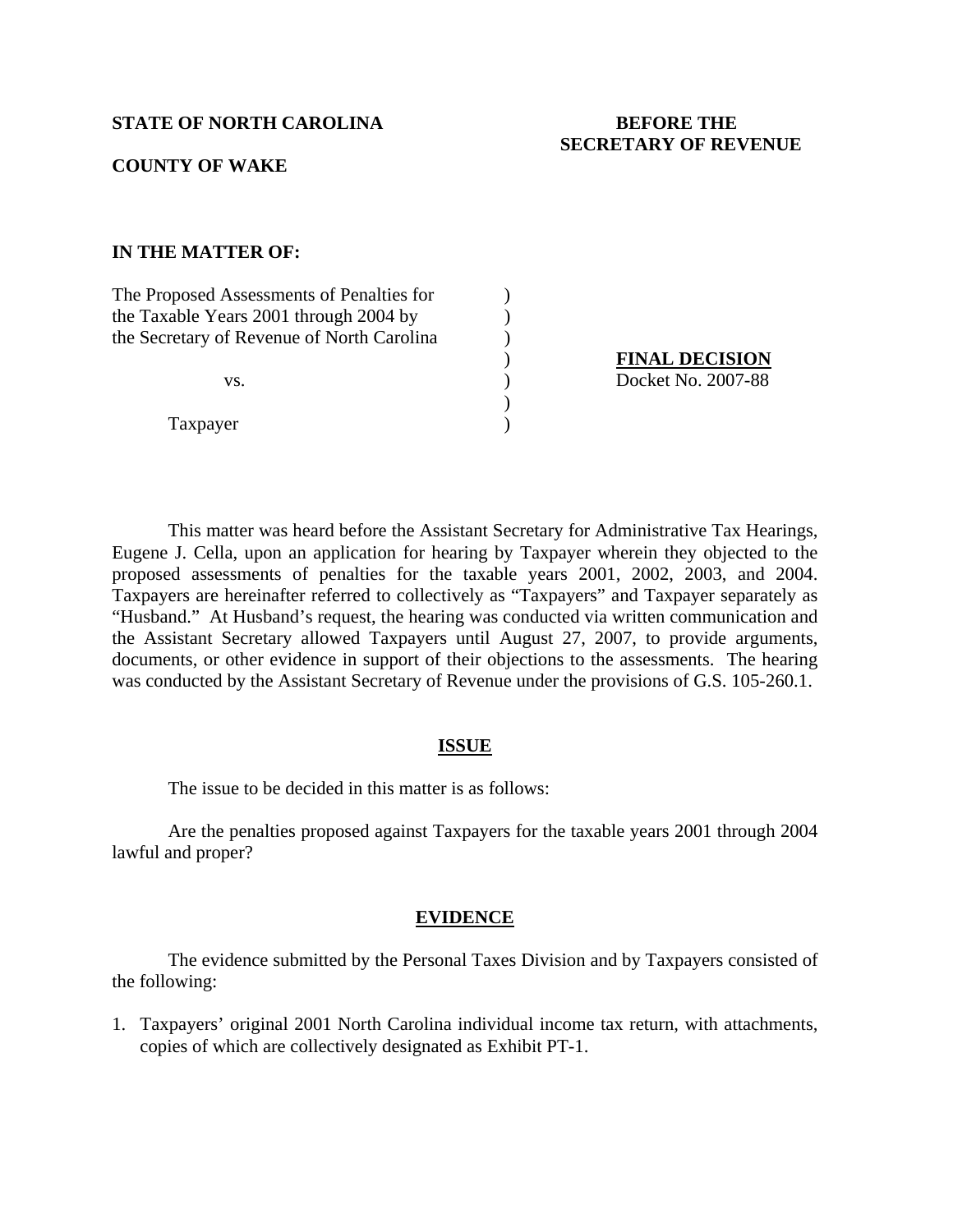- 2. Taxpayers' corrected 2001 North Carolina individual income tax return, a copy of which is designated as Exhibit PT-2.
- 3. Taxpayers' amended 2001 North Carolina individual income tax return, a copy of which is designated as Exhibit PT-3.
- 4. Taxpayers' original 2002 North Carolina individual income tax return, with attachments, copies of which are collectively designated as Exhibit PT-4.
- 5. Taxpayers' corrected 2002 North Carolina individual income tax return, a copy of which is designated at Exhibit PT-5.
- 6. Taxpayers' amended 2002 North Carolina individual income tax return, a copy of which is designated as Exhibit PT-6.
- 7. Taxpayers' original 2003 North Carolina individual income tax return, a copy of which is designated as Exhibit PT-7.
- 8. Taxpayers' amended 2003 North Carolina individual income tax return, a copy of which is designated as Exhibit PT-8.
- 9. Taxpayers' original 2004 North Carolina individual income tax return, a copy of which is designated as Exhibit PT-9.
- 10. Taxpayers' amended 2004 North Carolina individual income tax return, a copy of which is designated as Exhibit PT-10.
- 11. Notice of Individual Income Tax Assessment for taxable year 2001, a copy of which is designated as Exhibit PT-11.
- 12. Notice of Amended Individual Income Tax Assessment for taxable year 2001, a copy of which is designated as Exhibit PT-12.
- 13. Notice of Individual Income Tax Assessment for taxable year 2002, a copy of which is designated as Exhibit PT-13.
- 14. Notice of Amended Individual Income Tax Assessment for taxable year 2002, a copy of which is designated as Exhibit PT-14.
- 15. Notice of Individual Income Tax Assessment for taxable year 2003, a copy of which is designated as Exhibit PT-15.
- 16. Notice of Amended Individual Income Tax Assessment for taxable year 2003, a copy of which is designated as Exhibit PT-16.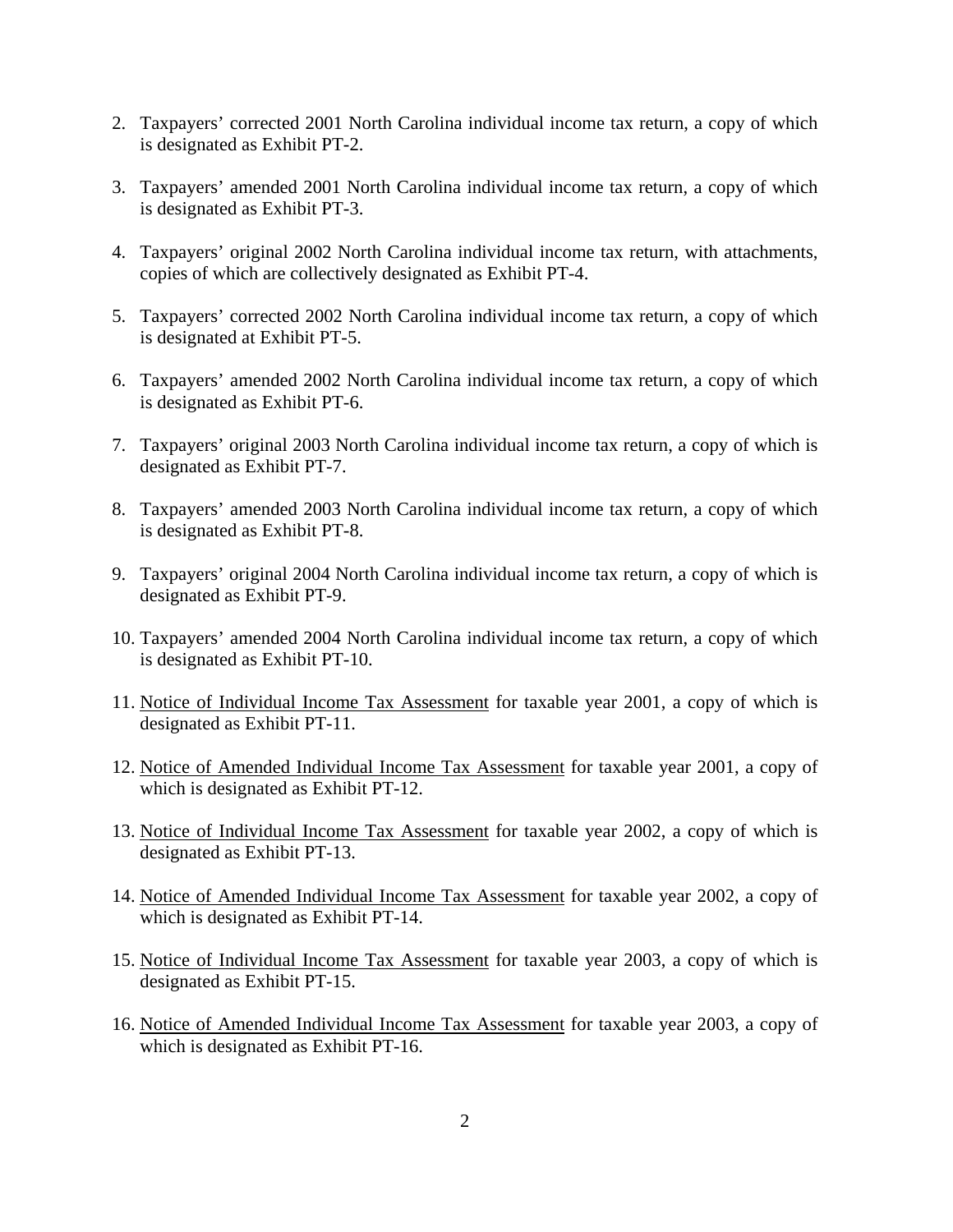- 17. Notice of Individual Income Tax Assessment for taxable year 2004, a copy of which is designated as Exhibit PT-17.
- 18. Notice of Amended Individual Income Tax Assessment for taxable year 2004, a copy of which is designated as Exhibit PT-18.
- 19. Letter dated November 14, 2001, from Husband to (Husband's employer), with attachments, copies of which are collectively designated as Exhibit PT-19.
- 20. Assignment of Rights to Payment document dated November 26, 2002, from Husband to (Husband's employer), a copy of which is designated as Exhibit PT-20.
- 21. Contract between (Husband's employer) and (Husband's Corporation Sole) signed by Husband on November 26, 2002, a copy of which is designated as Exhibit PT-21.
- 22. Letter dated March 16, 2003, from (CPA) to Husband, a copy of which is designated as Exhibit PT-22.
- 23. Letter dated August 27, 2003, from Husband to North Carolina Department of Revenue, a copy of which is designated as Exhibit PT-23.
- 24. Letter dated September 9, 2003, from Husband to North Carolina Department of Revenue, a copy of which is designated as Exhibit PT-24.
- 25. Letter dated September 19, 2003, with attachments, from Husband to North Carolina Department of Revenue, copies of which are collectively designated as Exhibit PT-25.
- 26. Letter dated October 2, 2003, from Director of Criminal Investigations Division of the North Carolina Department of Revenue, to Husband, a copy of which is designated as Exhibit PT-26.
- 27. Letter dated October 16, 2003, from Husband to Director of Criminal Investigation Division, a copy of which is designated as Exhibit PT-27.
- 28. Form NC-4 signed by Husband on September 5, 2003, a copy of which is designated as Exhibit PT-28.
- 29. Form NC-4 signed by Husband on June 7, 2004, a copy of which is designated as Exhibit PT-29.
- 30. Withholding Exemption Certificate signed by Husband on June 7, 2004, a copy of which is designated as Exhibit PT-30.
- 31. Letter dated March 10, 2004, from Husband to (CPA), a copy of which is designated as Exhibit PT-31.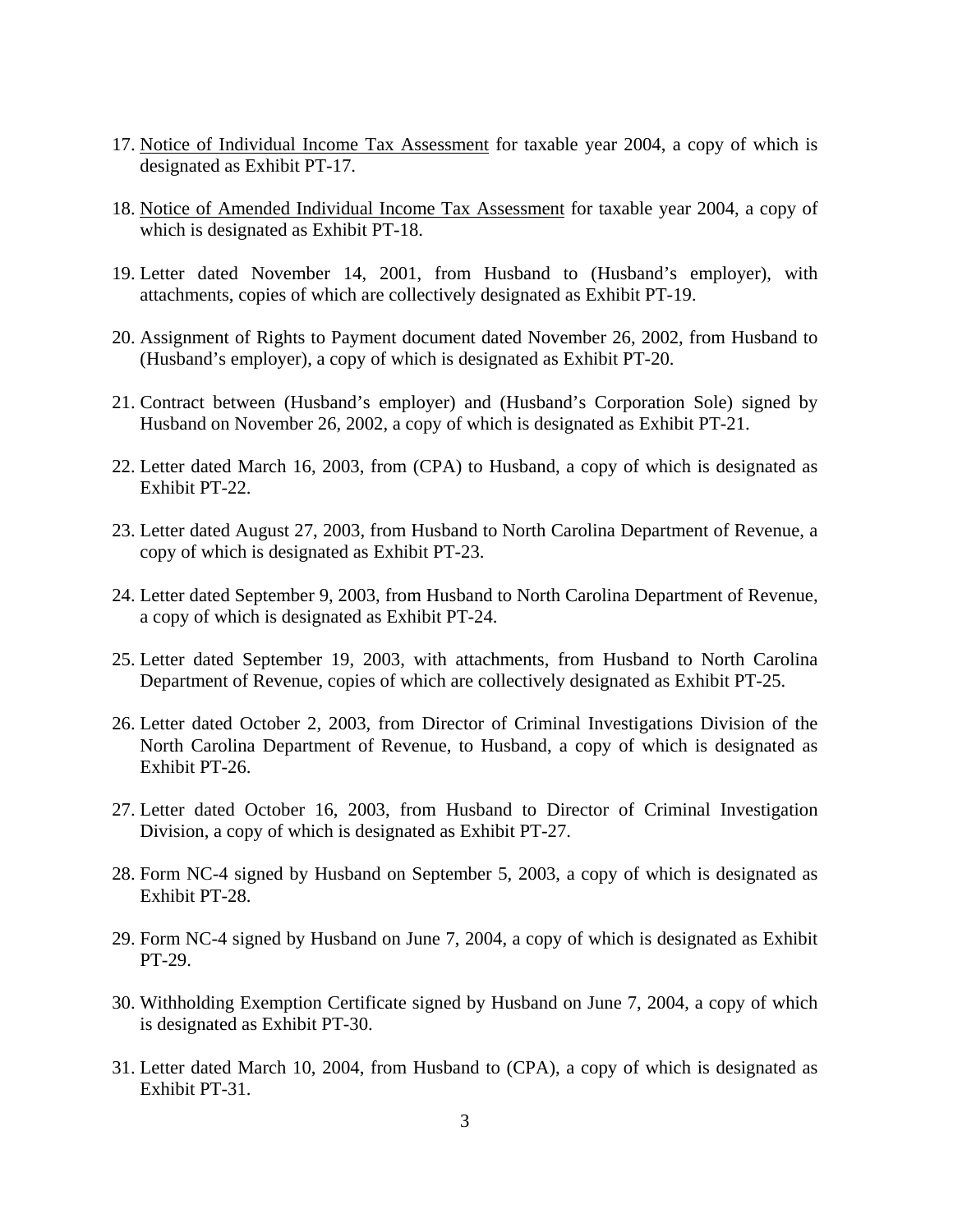- 32. Affidavit of Corporate Formation and Operation signed by Husband on March 10, 2004, a copy of which is designated as Exhibit PT-32.
- 33. Letter dated March 14, 2004, from (CPA) to Husband, a copy of which is designated as Exhibit PT-33.
- 34. Letter dated July 21, 2004, with attachments, from Husband to North Carolina Attorney General, copies of which are collectively designated as Exhibit PT-34.
- 35. Letter dated September 16, 2004, with attachments, from Husband to E. K. Maxie, Tax Auditor, copies of which are collectively designated as Exhibit PT-35.
- 36. Document dated October 19, 2004, with attachments, from Husband to North Carolina Department of Revenue, copies of which are collectively designated as Exhibit PT-36.
- 37. Document dated October 19, 2004, from Husband to State of North Carolina and a County of North Carolina, a copy of which is designated as Exhibit PT-37.
- 38. Letter dated March 31, 2005, from Bryan Setzer, Special Agent, North Carolina Department of Revenue, to Husband, a copy of which is designated as Exhibit PT-38.
- 39. Letter dated April 7, 2005, from Husband to Bryan Setzer, a copy of which is designated as Exhibit PT-39.
- 40. Indictment issued by Wake County dated January 23, 2006, a copy of which is designated as Exhibit PT-40.
- 41. Order for Arrest issued by Wake County dated January 31, 2006, a copy of which is designated as Exhibit PT-41.
- 42. Bill of Information adding two charges of Failure to File returns, signed by Husband on August 17, 2006, a copy of which is designated as Exhibit PT-42.
- 43. Transcript of Plea dated August 17, 2006, a copy of which is designated as Exhibit PT-43.
- 44. Letter dated January 9, 2007, from (Husband's CPA) to Field Auditor, a copy of which is designated as Exhibit PT-44.
- 45. Letter dated March 27, 2007, from (Husband's CPA) to Field Auditor, a copy of which is designated as Exhibit PT-45.
- 46. Letter dated May 18, 2007, from Husband to Eugene J. Cella, a copy of which is designated as Exhibit PT-46.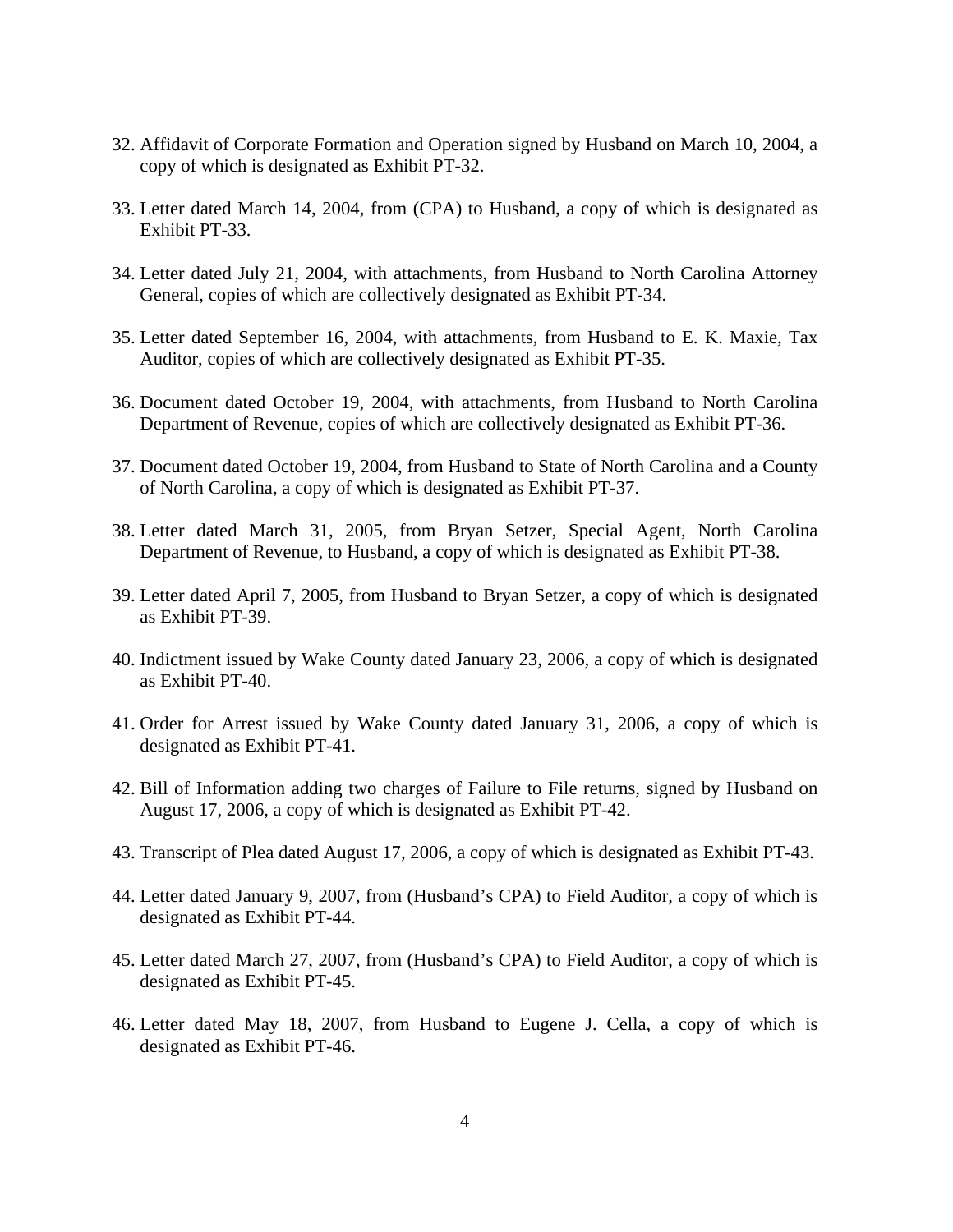- 47. Letter dated June 26, 2007, from Eugene J. Cella to Taxpayers, a copy of which is designated as Exhibit PT-47.
- 48. Letter dated July 25, 2007, from Eugene J. Cella to Husband, a copy of which is designated as Exhibit PT-48.
- 49. Letter and petition dated August 23, 2007, from Husband to Eugene J. Cella, copies of which are collectively designated as Exhibit TP-1.

## **FINDINGS OF FACT**

Based on the foregoing evidence of record, the Assistant Secretary makes the following findings of fact:

- 1. Prior to tax year 2001, Taxpayers timely filed self-prepared North Carolina individual income tax returns and paid the tax shown due thereon.
- 2. During November 2001, Husband directed his employer to cease withholding tax from his wages.
- 3. During September 2002, Husband established a corporation sole in another state.
- 4. Effective November 26, 2002, Husband directed his employer to cease issuing paychecks in his name and to remit all payment for services rendered by Husband to the corporation sole.
- 5. Taxpayers filed their tax year 2001 North Carolina individual income tax return during January 2003.
- 6. Husband's 2001 wage and tax statement reflects wages of \$291,059.50.
- 7. Taxpayers' 2001 North Carolina individual income tax return reflects federal adjusted gross income of \$413,742.00, federal taxable income of zero, North Carolina taxable income of zero, and North Carolina income tax withheld of \$13,913.00. Taxpayers requested a refund of \$13,913.00.
- 8. Taxpayers filed their 2002 North Carolina individual income tax return reflecting federal adjusted gross income of \$393,574.00, federal taxable income of zero, North Carolina taxable income of zero, North Carolina income tax withheld of zero, and North Carolina tax due of zero.
- 9. Taxpayers included frivolous statements with their 2001 and 2002 North Carolina individual income tax returns stating that they did not have any items of gross income from any taxable sources.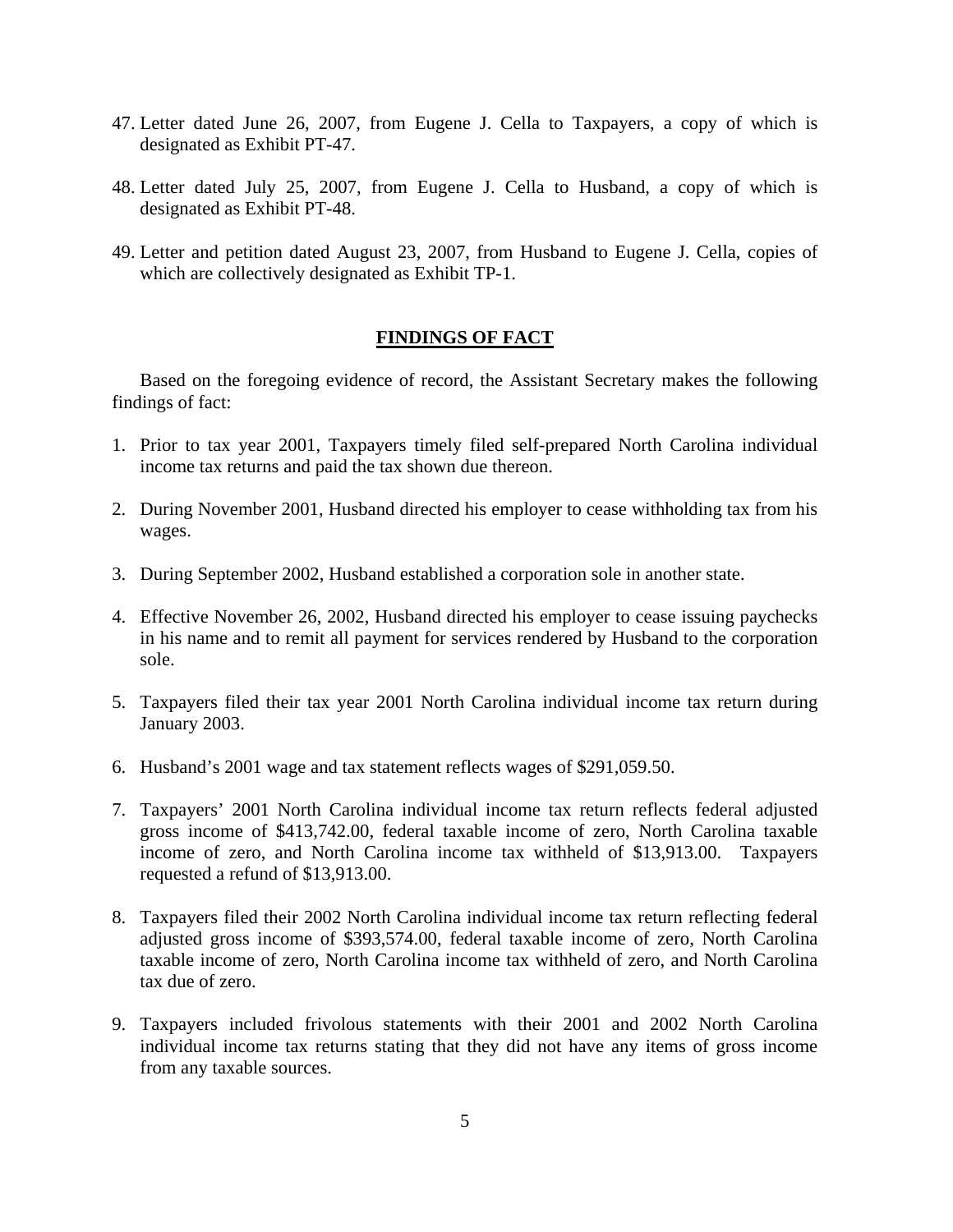- 10. Taxpayers included with their tax year 2001 and 2002 North Carolina individual income tax returns a letter informing the Department that the return should not be construed as frivolous and that the amount of tax due is zero since they did not have any federal adjusted gross income.
- 11. Taxpayers did not timely file 2003 or 2004 North Carolina individual income tax returns.
- 12. CPA recommended on March 16, 2003 to Husband that he seriously reconsider the corporation sole and that, if examined, payments made to corporation sole would be recharacterized as payment of salary to Husband subject to all taxes.
- 13. Husband declared the use of corporation sole was reasonable as allowed by statute and was pursued in good faith.
- 14. In October 2003, the Director of the Department's Criminal Investigation Division advised Husband that courts of this country have considered and repeatedly rejected claims such as his. Husband was encouraged to seek advice from competent tax counsel or an attorney qualified to practice in North Carolina.
- 15. Husband claimed exempt status on multiple NC-4 forms.
- 16. Husband claimed exempt status on his Withholding Exemption Certificate.
- 17. In March 2004, CPA terminated his tax preparation relationship due to his disagreement with the position Husband had taken regarding the corporation sole.
- 18. Notices of Individual Income Tax Assessment proposing assessment of additional income tax, a twenty-five percent late filing penalty, a fifty percent fraud penalty, interest for underpayment of estimated income tax, and accrued interest for tax years 2001 and 2002 were mailed to Taxpayers on December 5, 2006.
- 19. Notices of Individual Income Tax Assessment proposing assessment of additional income tax, a twenty-five percent late filing penalty, a fifty percent fraud penalty, interest for underpayment of estimated income tax, and accrued interest for tax years 2003 and 2004 were mailed to Taxpayers on November 28, 2006.
- 20. The Department inadvertently failed to previously assert the mandatory penalty for filing a frivolous return.
- 21. Husband objected to the penalties and requested an administrative tax hearing.
- 22. Husband was indicted by a Wake County Grand Jury on seven counts of knowingly, willfully, and feloniously attempting to evade and defeat the North Carolina Individual Income Tax.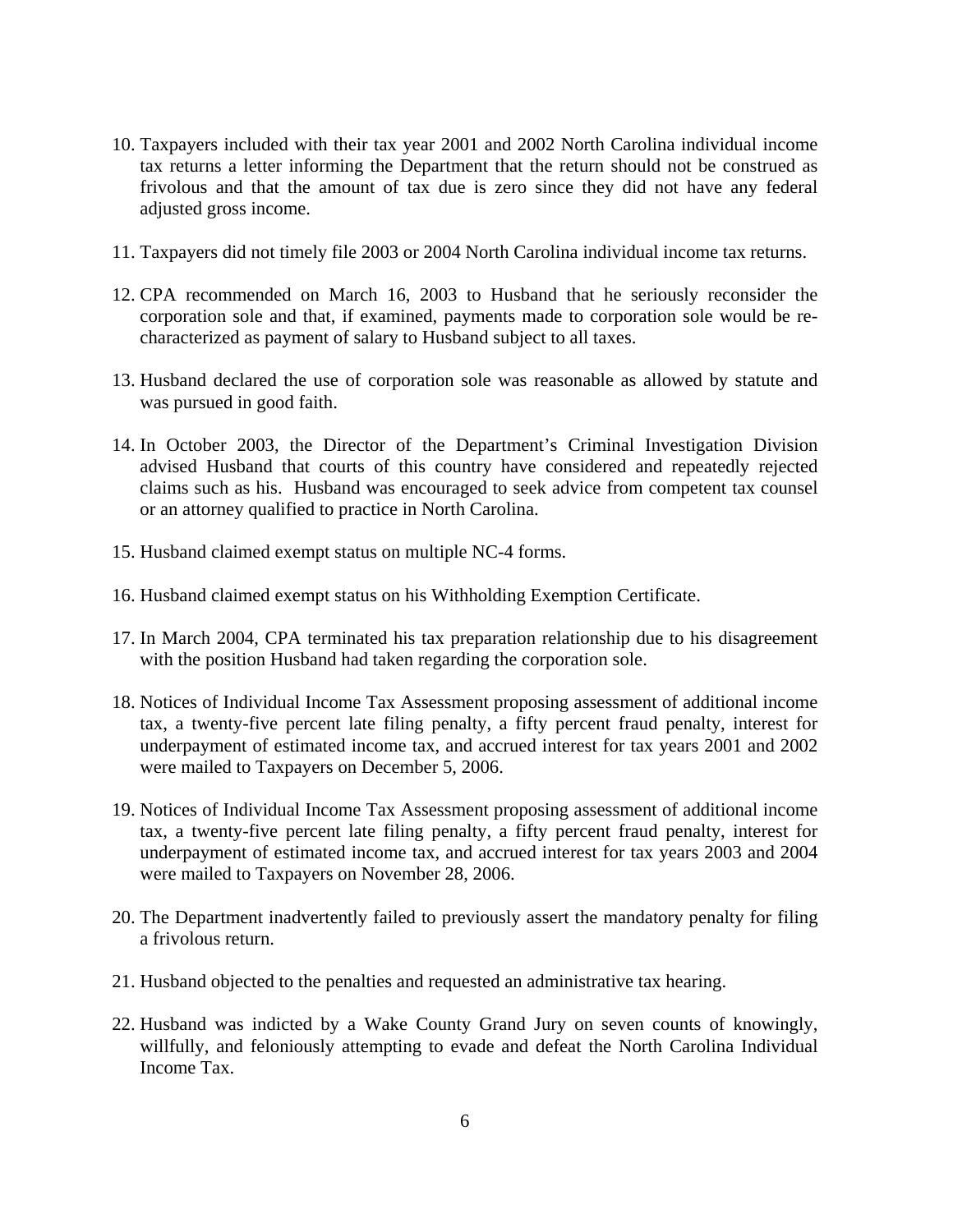- 23. Husband entered an Alford plea in Wake County Superior Court to seven counts of violating G.S. 105-236(7) Attempt to Evade or Defeat Tax and two counts of violating G.S. 105-236(9) Willful Failure to File Return.
- 24. Husband attempts to discredit the proposed assessments through his interpretation of the Paperwork Reduction Act of 1995 and the links between federal and state requirements to file and pay taxes.
- 25. Husband states that he sought competent legal advice; however, all evidence of advice given to Husband takes a position contrary to the position maintained by Taxpayers.
- 26. Husband states his intent had more to do with charitable activities than any intent to evade payment of taxes. This is an indirect admission that his intent was to apply the money to other purposes rather than to apply it toward payment of taxes.

# **CONCLUSION OF LAW**

 Based on the foregoing findings of fact, the Assistant Secretary makes the following conclusions of law:

- 1. The Internal Revenue Code imposes an income tax on individuals and requires an individual to file a federal income tax return if his gross income for the year equals or exceeds the allowable exemption amount.
- 2. A resident of this State is required to file a North Carolina income tax return if the individual is required to file a federal income tax return. The North Carolina return must show the taxable income and adjustments to federal taxable income required by statute.
- 3. Based on the amount of gross income Husband received during tax years 2001, 2002, 2003, and 2004, Taxpayers were required to file a federal income tax return as well as a North Carolina income tax return.
- 4. If there is a deficiency or delinquency in payment of any tax because of fraud with intent to evade the tax, the Secretary shall assess a penalty equal to fifty percent of the total deficiency as a civil fraud penalty.
- 5. A taxpayer cannot avoid income tax or other financial responsibilities by purporting to be a religious leader and forming a corporation sole for tax avoidance purposes. Taxpayers' claims that such a corporation sole is described in section  $501(c)(3)$ , and that assignment of income and transfer of assets to such an entity will exempt an individual from income tax, are without merit. Courts repeatedly have rejected similar arguments as frivolous, imposed penalties for making such arguments, and upheld criminal tax evasion convictions against those making or promoting the use of such arguments.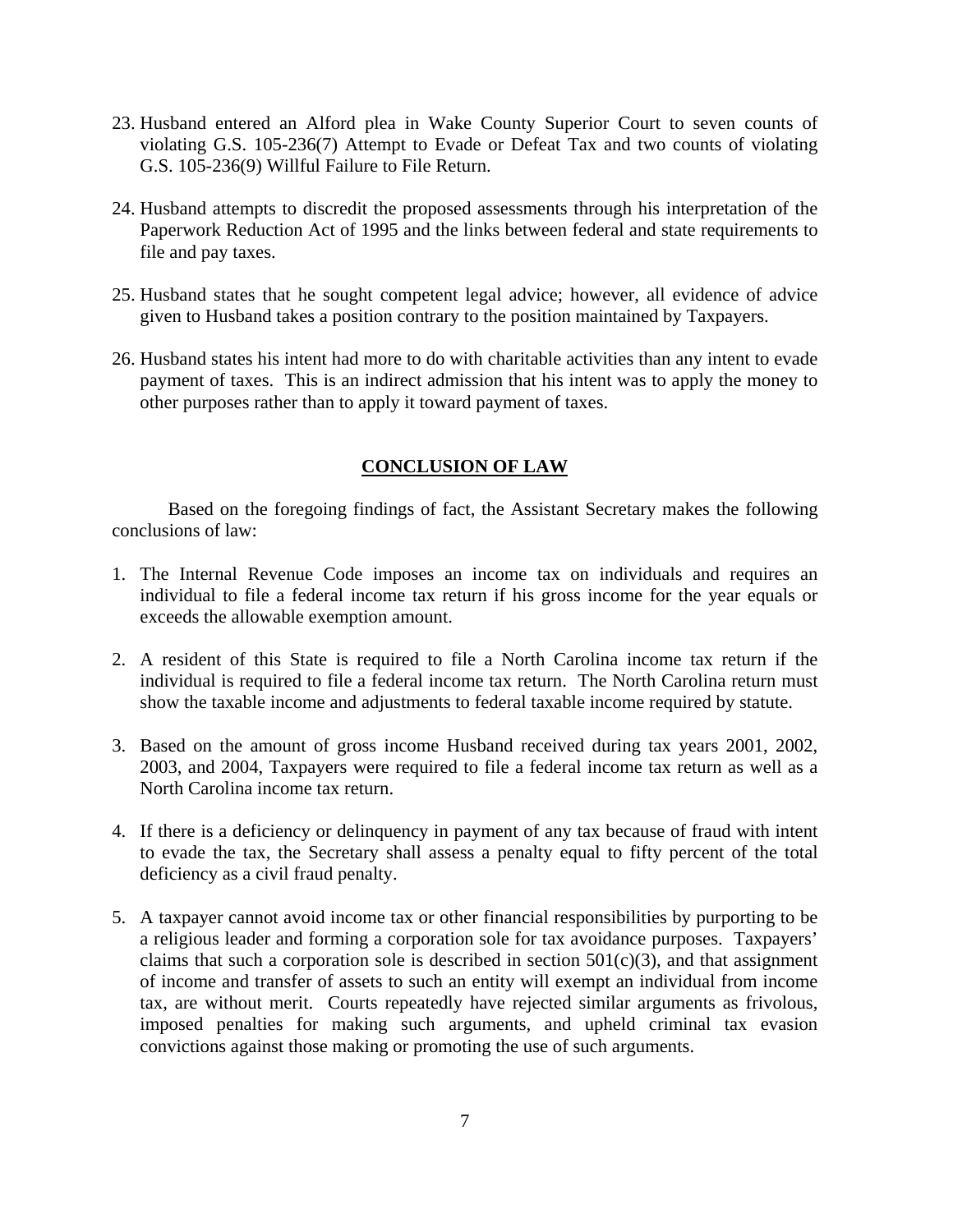- 6. The anticipatory assignment of income does not shift the incidence of taxation; the income remains taxable to the one who actually earned it.
- 7. North Carolina law defines "employee" as an individual, whether a resident or a nonresident of this State, who performs services in this State for wages or an individual who is a resident of this State and performs services outside this State for wages. As residents of North Carolina, all wages earned by Taxpayers are subject to North Carolina individual income tax.
- 8. In cases in which taxpayers fail to file any return on the date it is due, N.C. General Statute 105-236(3) authorizes the assessment of a penalty equal to five percent of the amount of the tax due for each full or partial month late, with a minimum of \$5.00 and a maximum of 25 percent.
- 9. N.C. General Statute 105-236(10a) imposes a nondiscretionary mandate that a penalty be assessed for filing a frivolous return. A frivolous return is one that fails to provide sufficient information to permit a determination that the return is correct or contains information which positively indicates the return is incorrect. It evidences an intention to delay, impede, or negate the revenue laws of this State or purports to adopt a position that is lacking in seriousness.
- 10. The returns and accompanying statements submitted by Taxpayers for tax years 2001 and 2002 are frivolous within the meaning of N.C. General Statute 105-236(10a).
- 11. The collateral consequences stemming from a guilty plea remain the same whether or not accompanied by an assertion of innocence. A taxpayer who is convicted of tax fraud is collaterally estopped from denying fraud in a subsequent civil proceeding with respect to the same taxes.
- 12. The imposition of the late-filing penalty and the frivolous return penalty in this case is lawful and proper.
- 13. The Department has carried its burden of proving fraud; therefore, the fraud penalty is lawful and proper.